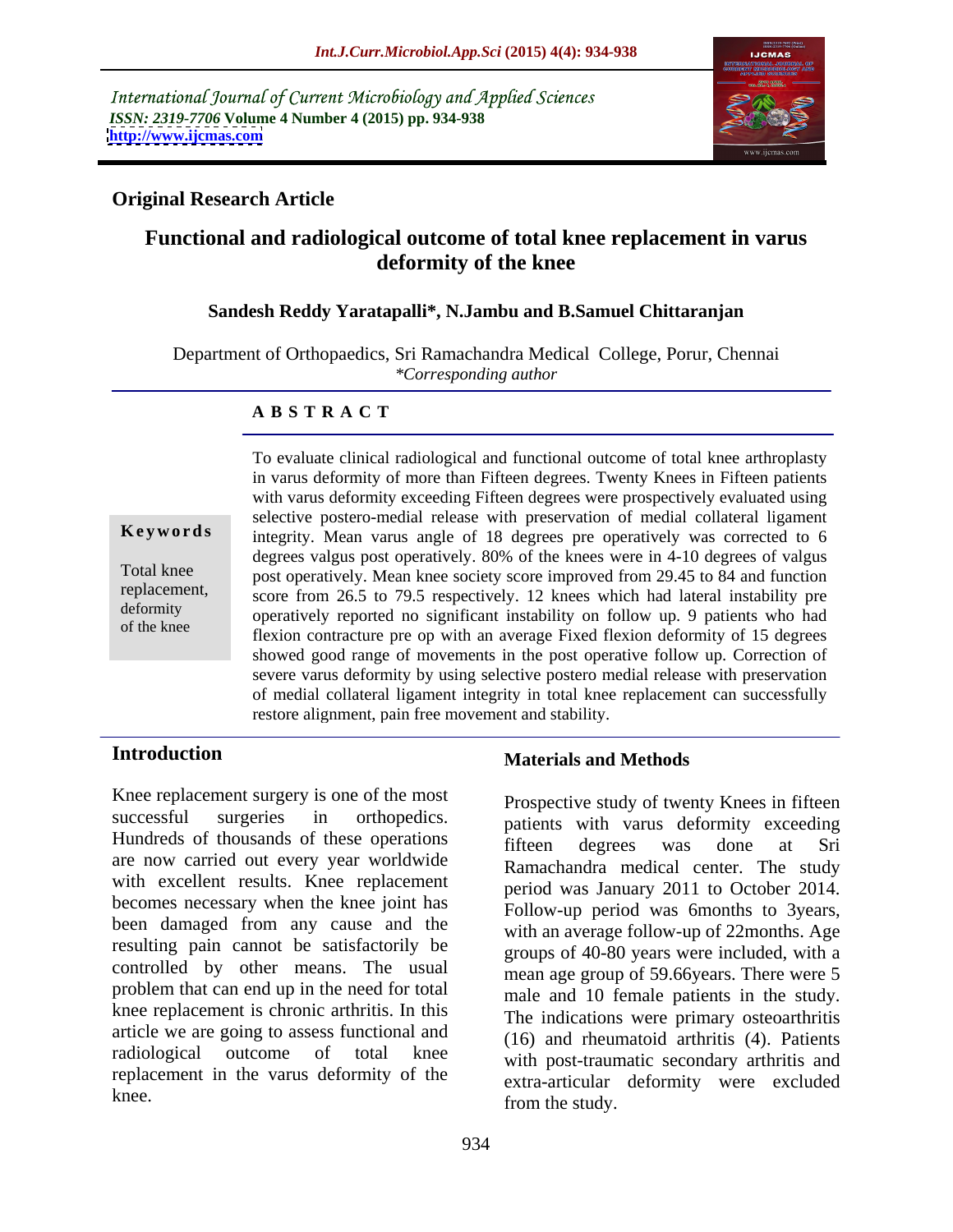All surgeries were done with midline advantages and risk involved with the operative knee ROM was 86.59 degrees, procedure. which improved 97.5 degrees post-

degrees pre-operatively was corrected to 6 knees were in 4-10 degrees of valgus post operatively. 9 patients who had flexion

incision through a medial para patellar flexion deformity of 15 degrees showed approach. Informed consent was obtained good range of movements in the post from patients after discussion of the operative follow up. The average pre- We used the Knee society score for clinical in ROM of 11 degrees post-operatively. 12 and functional evaluation and plain X-ray of knees which had lateral instability pre the involved knee – AP view (standing), operatively, 7 knees had 5-10mm opening lateral view (in 90 deg flexion), skyline view laterally. 5 patients had grade-1, 7 patients and long leg AP view for radiological had grade-2 and 8 patients with no varus evaluation. We used semi-constrained, instability. These patients reported no cemented total knee prosthesis with 4 PCL significant instability on follow up. The retaining and 16 PCL sacrificing prosthesis. mean pre-operative knee society score i.e. Patella re-surfacing was done in 6 knees.  $\frac{1}{2}$  knee and function scores were 29.45(range: **Results and Discussion** The scores improved to 84(range: 60-92) contracture pre op with an average fixed operative knee ROM was 86.59 degrees, which improved 97.5 degrees post operatively. There was an average increase 15-52) and 26.50(range: 10-40) respectively. and 79.5(range: 70-90) respectively.

In our series, all patients had good pain Our study was compared with a similar relief compared to their pre-operative status. study done by Bentley G, Zamora J, Li The average pre-operative pain score was 6, PL(JBJS 2002 JUL). The limitation was which was reduced to 1 and no pain that, the study by Bentley et al was a long respectively. Mean varus angle of 18 term study with higher case numbers. The degrees valgus post operatively. 80% of the 15(20 knees), whereas it was 102 in the total number of cases in our study were comparative study.

| Year                               | 1996-2002            | <b>Our Study</b>               |
|------------------------------------|----------------------|--------------------------------|
| No. of cases                       | 102                  | $20^{\circ}$                   |
| Follow-up                          | $6.5$ yrs            | 3.2 yrs                        |
| <b>Indication</b><br>OA:RA         | 15:2                 | 4:1                            |
| Age                                | $65.2$ yrs           | 59.66yrs                       |
| prosthesis                         | <b>PCL retaining</b> | PCL retaining/<br>substituting |
| Knee score (gain)                  | 42.94                | 54.55                          |
| <b>Function score (gain)</b>       | 39.87                | 53.00                          |
| <b>Knee flexion (gain)</b>         | 25.37                | 11.35                          |
| <b>Mean alignment</b>              | 6.3 deg              | 4.2 deg                        |
| <b>Results</b><br>(good/excellent) | 94.8%                | 90%                            |

**Table.1** Total knee arthroplasty : short term follow-up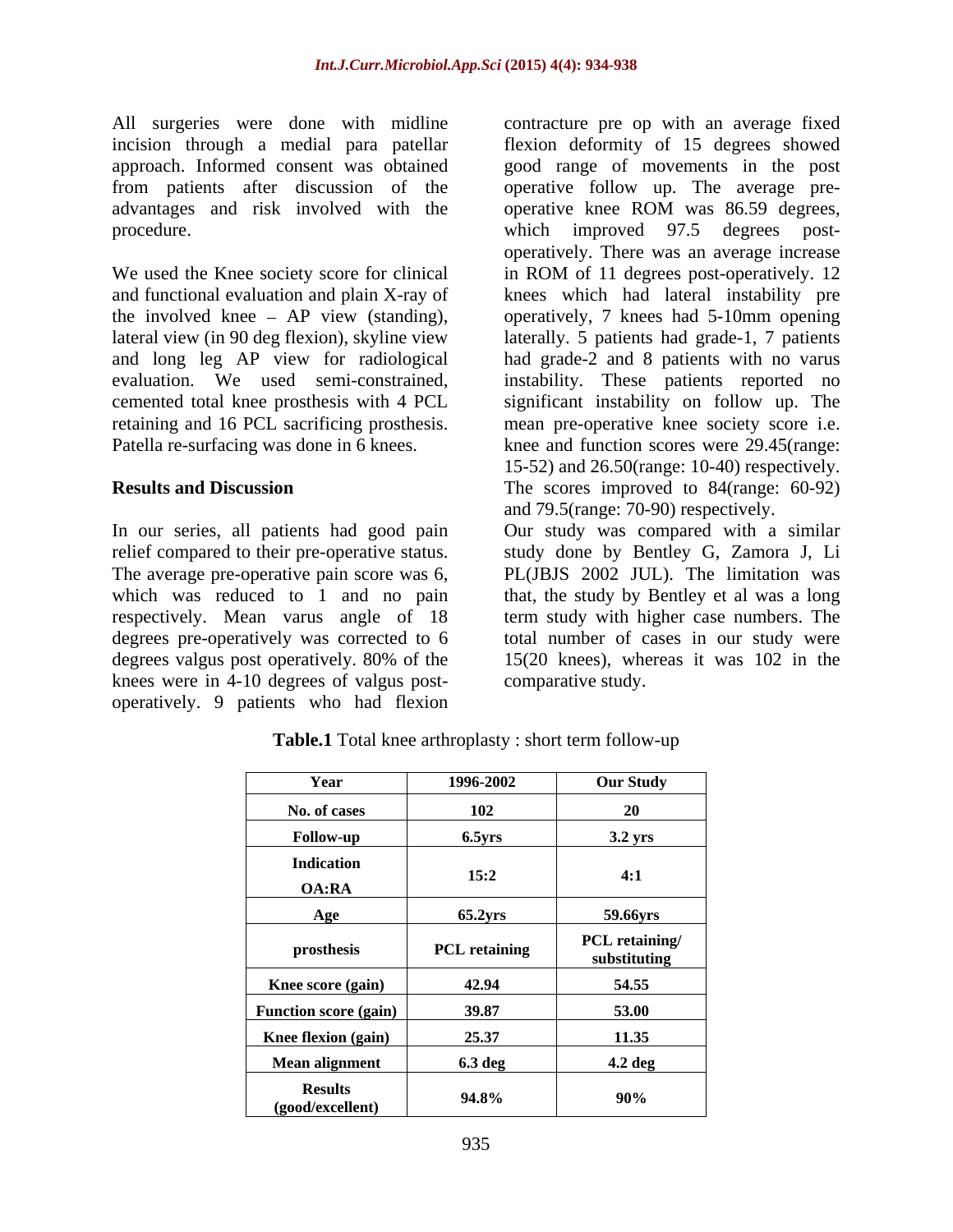# *Int.J.Curr.Microbiol.App.Sci* **(2015) 4(4): 934-938**

| <b>Study</b>                    | Konig A, Scheidler<br>M et al | Our study |
|---------------------------------|-------------------------------|-----------|
| No. of knees                    | $\mathbf{Q}$<br><u>,</u>      | 20        |
| Follow-up                       | 4.5 years                     | 3.5 years |
| <b>Superficial</b><br>infection | $04(4.2\%)$                   | 02(10%)   |
| Deep infection                  | 02                            | nil       |



Pre-op X-Rays Ap-view Lateral view





## Post-op X-rays

AP-View

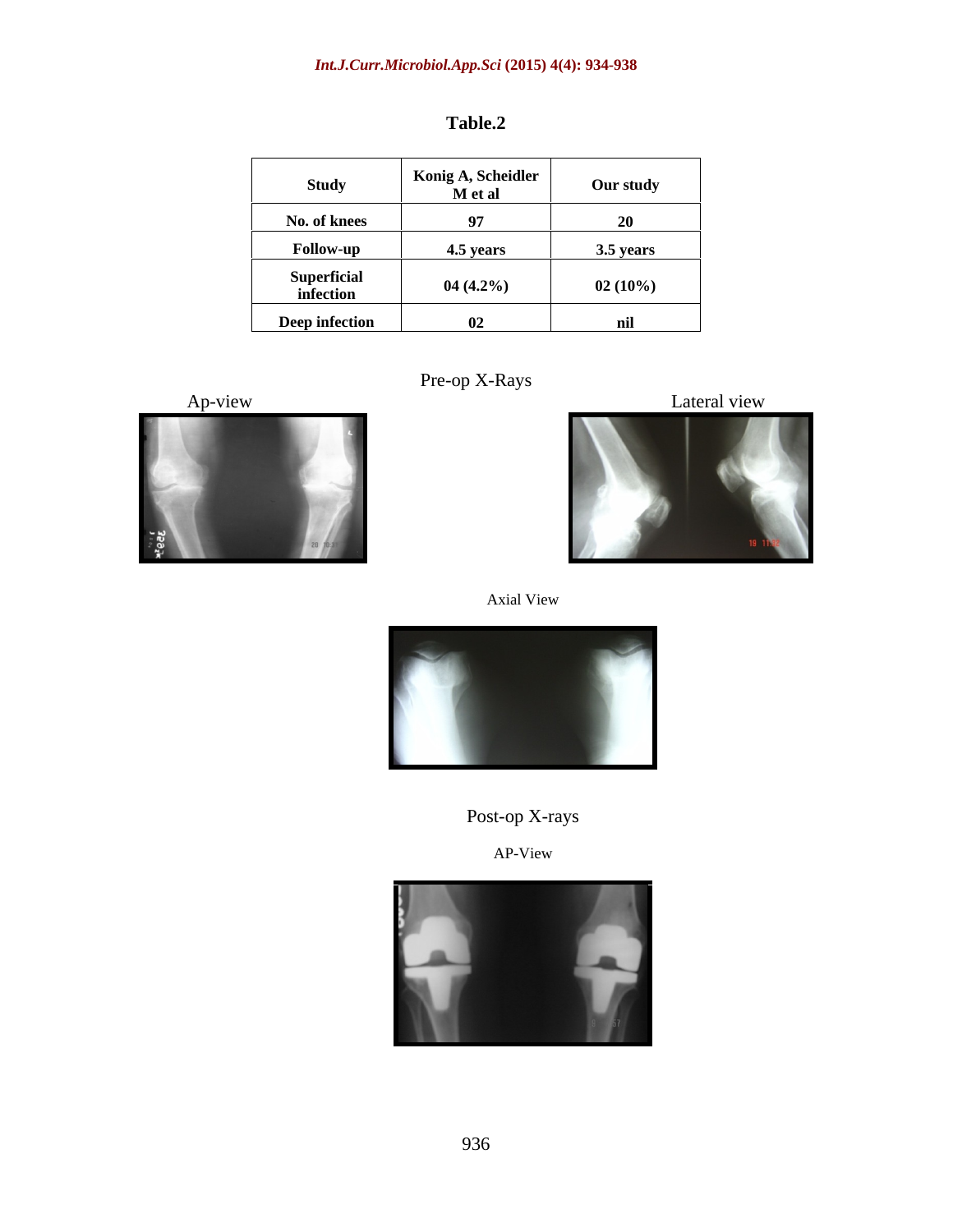years compared to 6.5 years in the study by the comparative study. We used both PCL 39.87 in the study by Bentley et al. The average gain in ROM (knee flexion) was mean post-operative valgus was 4.2 degrees compared to 6.3 degrees in Bentley et al study. We had an overall 90% good/excellent result compared to 94.8% References results shown by Bentley et al.

In our study, we had two cases (10%) complicated by superficial infection. No patients had DVT/PTE, as we advocated women. Obesity (Silver Spring, Md.), active exercises of calf and ankle from the  $14(7)$ , pp. 1274–81. very first post-operative day and Desmeules, F. et al., 2013. Determinants of thromboprophylaxis in some patients.

In an other comparative study by Konig A, Scheidler M et al there 97 knees followed up results from a prospective cohort for a period of 4.5 years. They had 4 cases (4.2%) of superficial infection and 2 cases with deep infection compared to our study Ja. Rand & Ilstrup, D., 1991. Survivorship which had 2 cases (10%) of superficial infection and no cases with deep infection respectively.



Bentley et al. The mean age of follow-up *years (average 22 months).* Total Knee was 59.66 years compared to 65.2 years in Arthroplasty is a very effective surgery in retaining and substituting prosthesis, Arthroplasty gives 90% Excellent/Good whereas PCL retaining prosthesis alone was results in arthritis. Functional results are used in Bentley et al study. The average gain good irrespective of the severity of the in knee and function scores was 54.55 and deformity. Restoration to ideal valgus 53.0 in our study, whereas it was 42.94 and alignment is possible with careful surgical 10.9 degrees in our study compared to 25.37 functional ability, corrects deformity. Short degrees in the study by Bentley et al. The term Clinical, Functional and radiological In conclusion, *this study is a short-term follow up with a maximum period of 3 ½* severe arthritic knee. Total Knee technique. Total knee arthroplasty in short term relieves pain, improves stability, outcome following Total Knee Arthroplasty for Tricompartmental arthritis are good.

# **References**

- Abbate, L.M.*et al*., 2006. Anthropometric measures, body composition, body fat distribution, and knee osteoarthritis in women. *Obesity (Silver Spring, Md.)*, 14(7), pp.1274 81.
- pain, functional limitations and health-related quality of life six months after total knee arthroplasty: results from a prospective cohort study. *BMC sports science, medicine and rehabilitation*, 5, p.2.
- analysis of total knee arthroplasty. *J Bone Joint Surg*, 73A, pp.397-409.